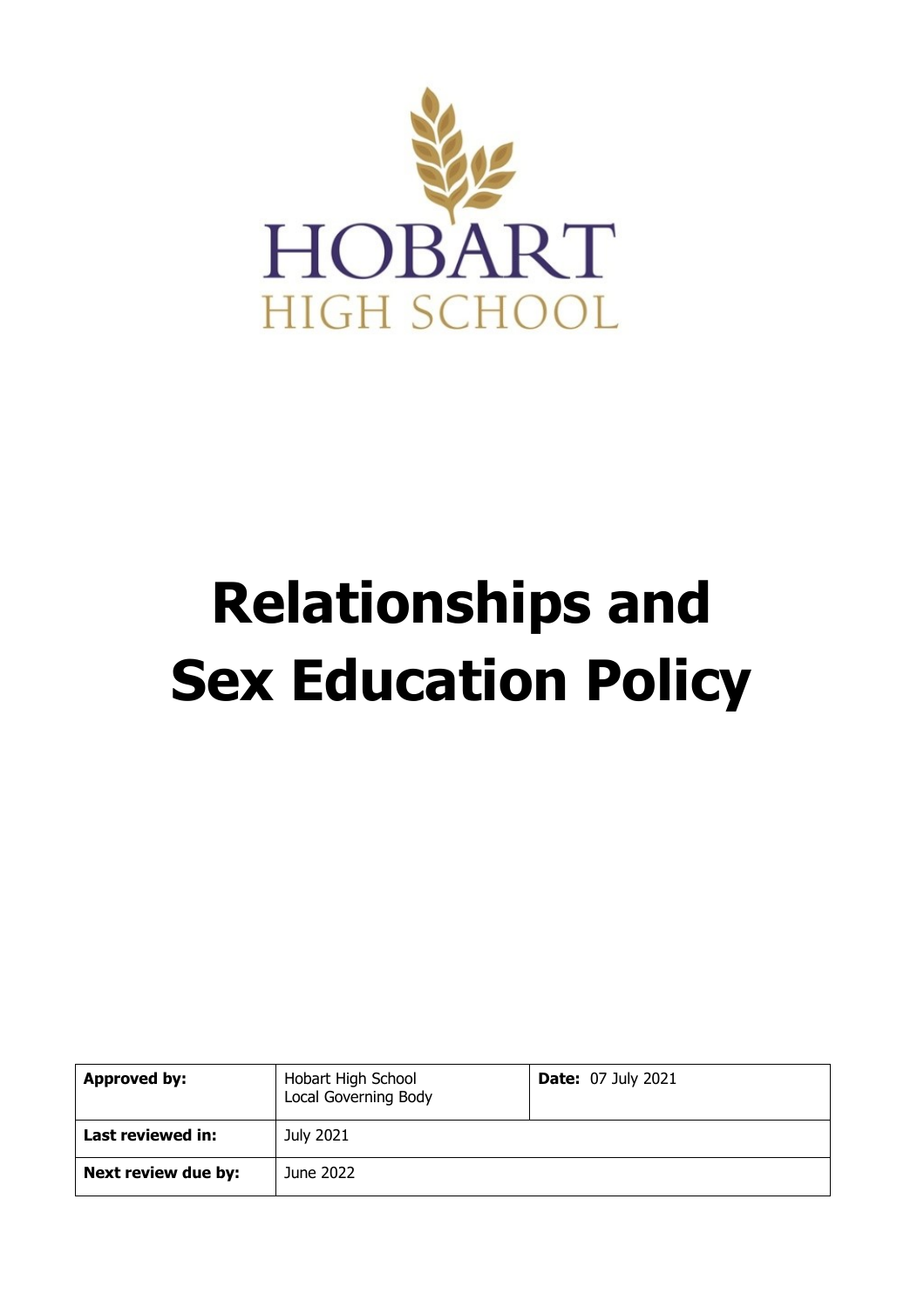## **Contents**

## <span id="page-1-0"></span>**1. Aims**

The aims of relationships and sex education (RSE) at our school are to:

- Provide a framework in which sensitive discussions can take place
- Prepare pupils for puberty, and give them an understanding of sexual development and the importance of health and hygiene
- Help pupils develop respect, confidence and empathy towards themselves and others
- Foster a culture that celebrates, and is inclusive of all sexuality orientations and gender identities
- Teach pupils the correct vocabulary to describe themselves and their bodies

## <span id="page-1-1"></span>**2. Statutory requirements**

As a secondary academy school we must provide RSE to all pupils as per section 34 of the **[Children and](http://www.legislation.gov.uk/ukpga/2017/16/section/34/enacted)  [Social work act 2017.](http://www.legislation.gov.uk/ukpga/2017/16/section/34/enacted)**

In teaching RSE, we are required by our funding agreements to have regard to [guidance](https://www.gov.uk/government/consultations/relationships-and-sex-education-and-health-education) issued by the secretary of state as outlined in section 403 of the **[Education Act 1996.](http://www.legislation.gov.uk/ukpga/1996/56/contents)**

At Hobart High School we teach RSE as set out in this policy.

## <span id="page-1-2"></span>**3. Policy development**

This policy has been developed in consultation with staff, pupils and parents. The consultation and policy development process involved the following steps:

- 1. Review discussion with the humanities and PSHE staff
- 2. Ratification once amendments were made, the policy was shared with governors and ratified

## <span id="page-1-3"></span>**4. Definition**

RSE is about the emotional, social and cultural development of pupils, and involves learning about relationships, sexual health, sexuality, healthy lifestyles, diversity and personal identity.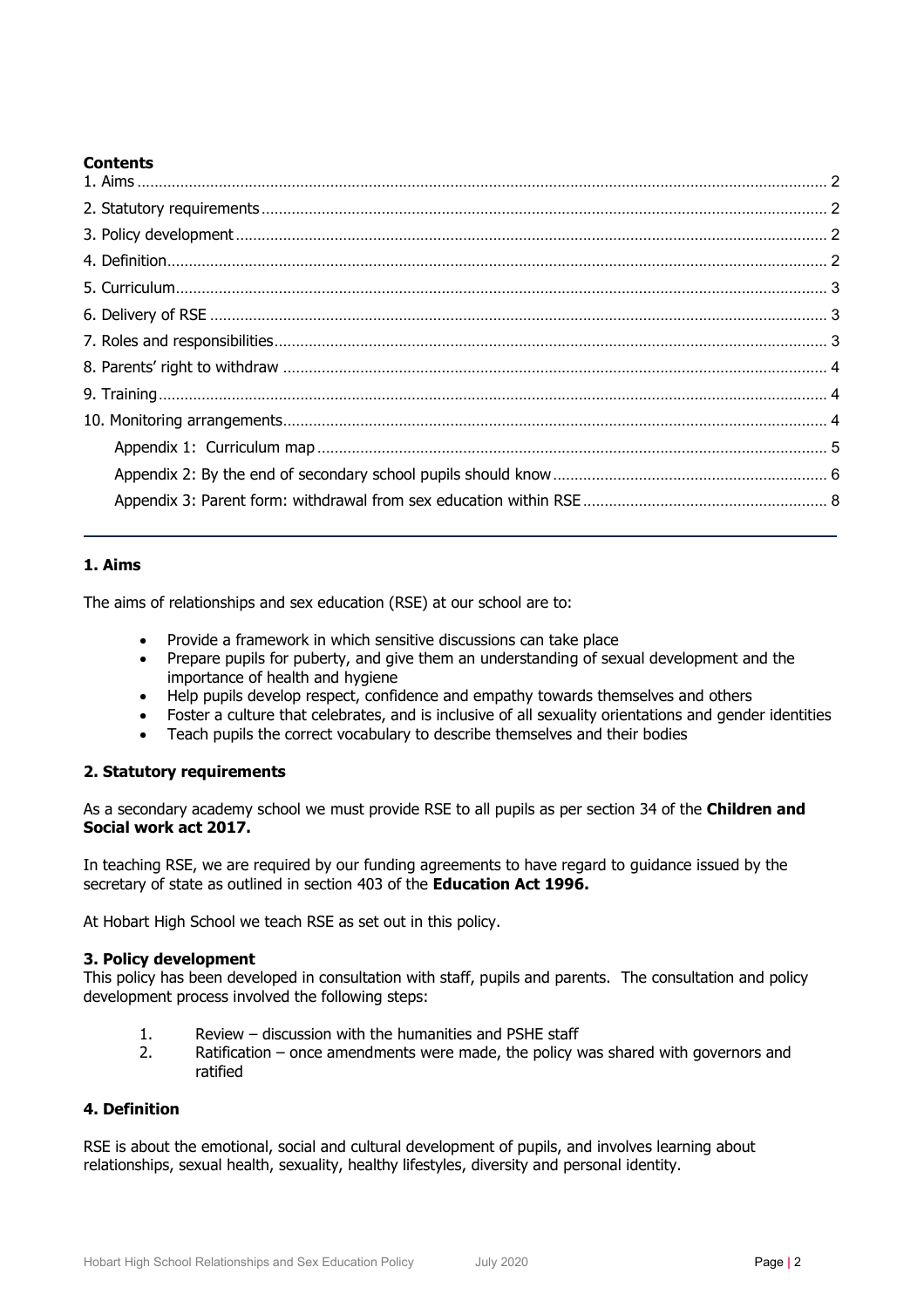RSE involves a combination of sharing information, and exploring issues and values.

RSE is not about the promotion of sexual activity.

#### <span id="page-2-0"></span>**5. Curriculum**

Our curriculum is set out as per Appendix 1 but we may need to adapt it as and when necessary. We have developed the curriculum in consultation with parents, pupils and staff, taking into account the age, needs and feelings of pupils. If pupils ask questions outside the scope of this policy, teachers will respond in an appropriate manner so they are fully informed and don't seek answers online.

## <span id="page-2-1"></span>**6. Delivery of RSE**

RSE is taught within the personal, social, health and economic (PSHE) education curriculum. Biological aspects of RSE are taught within the science curriculum, and other aspects are included in religious education (RE).

Pupils may also receive stand-alone sex education sessions delivered by a trained health professional.

For more information about our RSE curriculum, see Appendices 1 and 2.

RSE focuses on giving young people the information they need to help them develop healthy, nurturing relationships of all kinds including:

- Families
- Respectful relationships, including friendships
- Online and media
- Being safe
- Intimate and sexual relationships, including sexual health

For more information about our RSE curriculum, see Appendices 1 and 2.

These areas of learning are taught within the context of family life taking care to ensure that there is no stigmatisation of children based on their home circumstances (families can include single parent families, LGBT parents, families headed by grandparents, adoptive parents, foster parents/carers amongst other structures) along with reflecting sensitively that some children may have a different structure of support around them (for example: looked after children or young carers).

#### <span id="page-2-2"></span>**7. Roles and responsibilities**

#### **7.1 The governing board**

The governing board will approve the RSE policy, and hold the head of school to account for its implementation.

#### **7.2 The Head of School**

The head of school is responsible for ensuring that RSE is taught consistently across the school, and for managing requests to withdraw pupils from non-statutory/non-science components of RSE (see section 8).

## **7.3 Staff**

Staff are responsible for:

- Delivering RSE in a sensitive way
- Modelling positive attitudes to RSE
- Monitoring progress
- Responding to the needs of individual pupils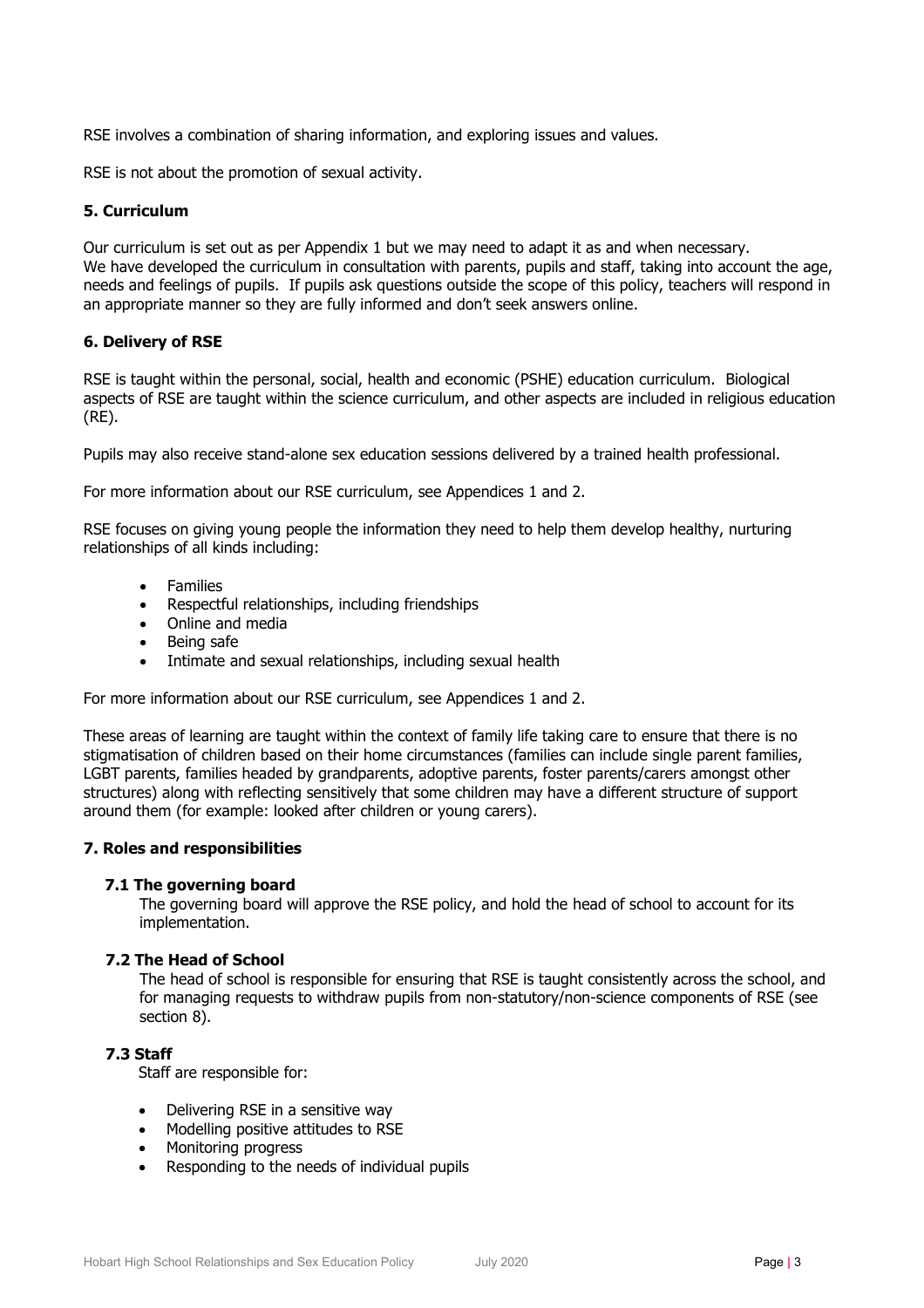Responding appropriately to pupils whose parents wish them to be withdrawn from the nonstatutory/non-science components of RSE

Staff do not have the right to opt out of teaching RSE. Staff who have concerns about teaching RSE are encouraged to discuss this with the Head of School.

A team of staff will deliver RSE and all will have relevant training and cpd opportunities to help with delivery of the subject.

#### **7.4 Pupils**

Pupils are expected to engage fully in RSE and, when discussing issues related to RSE, treat others with respect and sensitivity.

#### <span id="page-3-0"></span>**8. Parents' right to withdraw**

Parents have the right to withdraw their children from the non-statutory/non-science components of relationships and sex education within RSE up to and until 3 terms before the child turns 16. After this point, if the child wishes to receive sex education rather than being withdrawn, the school will arrange this.

Requests for withdrawal should be put in writing using the form found in Appendix 3 of this policy and addressed to the Head of school.

A copy of withdrawal requests will be placed in the pupil's educational record. The Head of school will discuss the request with parents and take appropriate action.

Alternative work will be given to pupils who are withdrawn from sex education.

#### <span id="page-3-1"></span>**9. Training**

Staff are trained on the delivery of RSE as part of their induction and it is included in our continuing professional development calendar.

The Head of school will also invite visitors from outside the school, such as school nurses or sexual health professionals, to provide support and training to staff teaching RSE.

#### <span id="page-3-2"></span>**10. Monitoring arrangements**

The delivery of RSE is monitored by the Head of Department and Senior Leadership Team through: Learning Walks, Department meetings and reviews, pupils' development in RSE is monitored by class teachers as part of our internal assessment systems.

This policy will be reviewed annually by Assistant Head (Guidance) and Head of Humanities/PHSE. At every review, the policy will be approved by the Local Governing Body.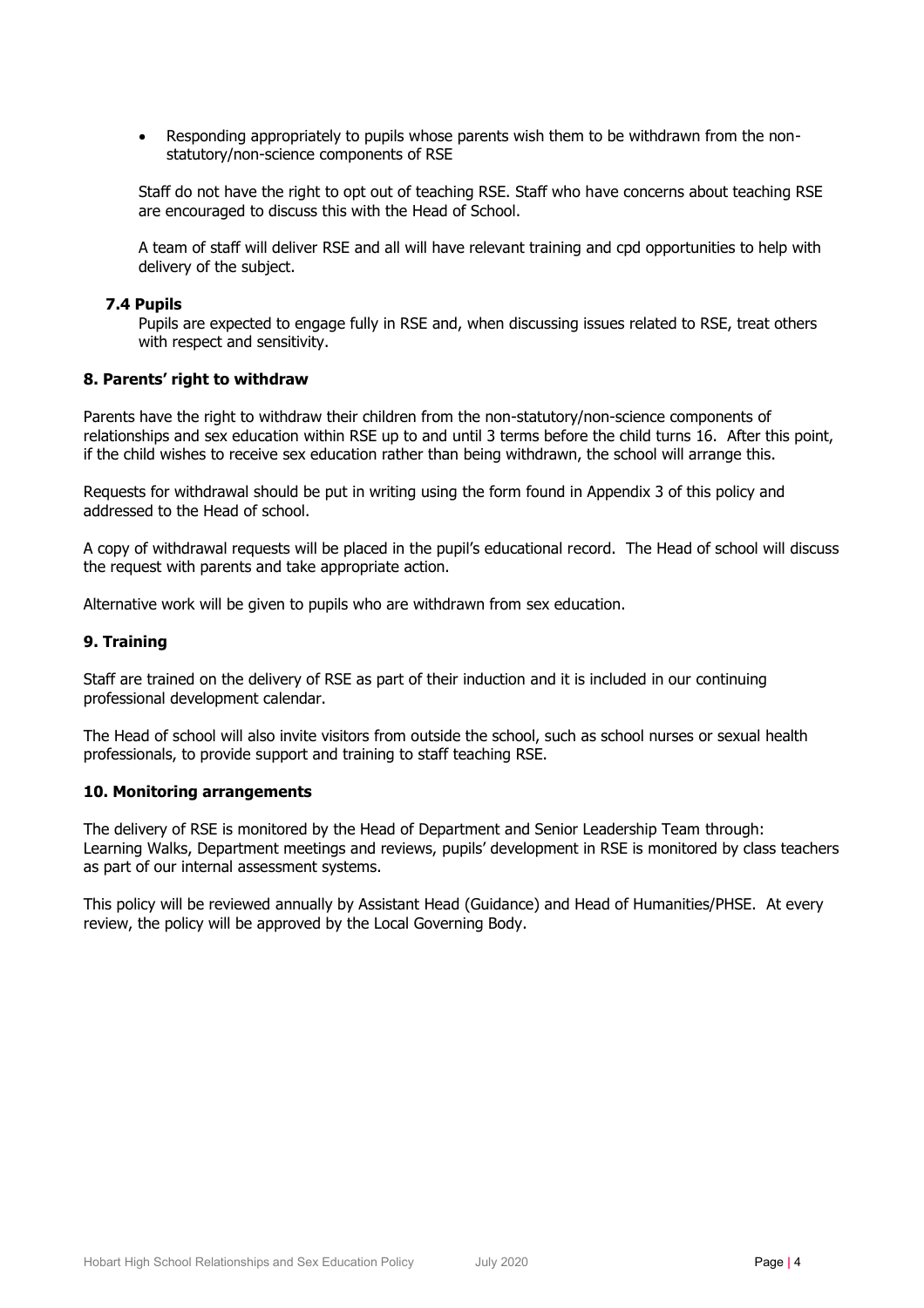## <span id="page-4-0"></span>**Appendix 1: Curriculum map Relationships and Sex Education curriculum map**

| <b>YEAR GROUP</b> | <b>TERM</b>                           | TOPIC/THEME DETAILS                                                                                                                                                                                                                                                              |
|-------------------|---------------------------------------|----------------------------------------------------------------------------------------------------------------------------------------------------------------------------------------------------------------------------------------------------------------------------------|
| 7                 | Autumn 1<br>Autumn 2<br>Spring 2      | Making first impressions, self-awareness<br>Body changes, puberty, life's changes<br>Keeping safe $-$ out and about, online safety                                                                                                                                               |
| 8                 | Autumn 1<br>Spring<br>Summer 1<br>& 2 | Knowing myself – forming health relationships, body Image, consequence,<br>sexual activity, conception and pregnancy, social pressures and sexual<br>identity<br>Gender identity and sexual difference, UK law and differences<br>Bullying - Self-reflection, differences        |
| 9                 | Autumn 2<br>Spring 1                  | Knowing myself - "The Right Time for You", Sexual Identity<br>STI's, methods of contraception, sexting, sexual bullying and the law,<br>pornography and online safety                                                                                                            |
| 10                | Rotation 3                            | Sex and Relationships – Body image and relationships, negotiating<br>awkward situations, consent, choosing contraception, the impact of STI's,<br>HIV transmission and living with HIV, sexual health services, maintaining<br>healthy relationships and dealing with break ups. |
| 11                | Spring 1                              | Dealing with homophobia and transphobia, sexual bullying and<br>exploitation, abortion, parenting, sexual health and relationship support,<br>pornography, the law and online safety                                                                                             |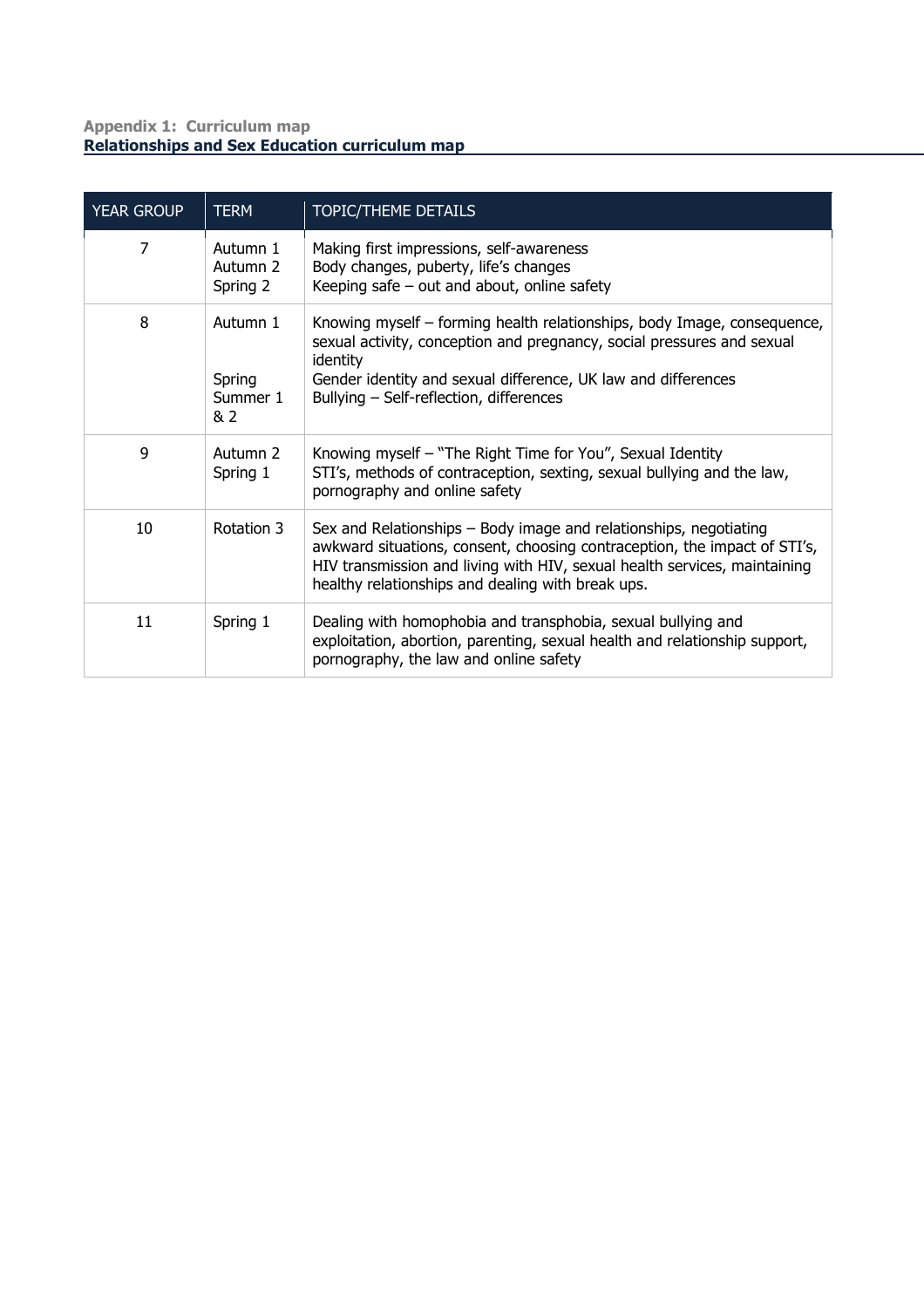<span id="page-5-0"></span>

| Appendix 2: By the end of secondary school pupils should know |
|---------------------------------------------------------------|
|---------------------------------------------------------------|

| <b>TOPIC</b>                                             | PUPILS SHOULD KNOW                                                                                                                                                                                                                                                                                                                                                                                                                                                                                                                                                                                                                                                                                                                                                                                                                                                                                                                                                                                                                                                                                                                                                                                                                                                                                                                                                                                                                                                                                                                                                                                                                                          |
|----------------------------------------------------------|-------------------------------------------------------------------------------------------------------------------------------------------------------------------------------------------------------------------------------------------------------------------------------------------------------------------------------------------------------------------------------------------------------------------------------------------------------------------------------------------------------------------------------------------------------------------------------------------------------------------------------------------------------------------------------------------------------------------------------------------------------------------------------------------------------------------------------------------------------------------------------------------------------------------------------------------------------------------------------------------------------------------------------------------------------------------------------------------------------------------------------------------------------------------------------------------------------------------------------------------------------------------------------------------------------------------------------------------------------------------------------------------------------------------------------------------------------------------------------------------------------------------------------------------------------------------------------------------------------------------------------------------------------------|
| <b>Families</b>                                          | That there are different types of committed, stable relationships<br>$\bullet$<br>How these relationships might contribute to human happiness and their importance<br>$\bullet$<br>for bringing up children<br>What marriage is, including their legal status e.g. that marriage carries legal rights<br>$\bullet$<br>and protections not available to couples who are<br>cohabiting or who have married, for example, in an unregistered religious ceremony<br>Why marriage is an important relationship choice for many couples and why it must<br>$\bullet$<br>be freely entered into<br>The characteristics and legal status of other types of long-term relationships<br>$\bullet$<br>The roles and responsibilities of parents with respect to raising of children, including<br>$\bullet$<br>the characteristics of successful parenting<br>How to determine whether other children, adults or sources of information are<br>$\bullet$<br>trustworthy, judge when a family, friend, intimate or other relationship is unsafe (and<br>to recognise this in others' relationships) and, how to seek help or advice, including<br>reporting concerns about others, if needed                                                                                                                                                                                                                                                                                                                                                                                                                                                                            |
| Respectful<br>relationships,<br>including<br>friendships | The characteristics of positive and healthy friendships (in all contexts, including<br>$\bullet$<br>online) including: trust, respect, honesty, kindness, generosity, boundaries, privacy,<br>consent and the management of conflict, reconciliation and ending relationships. This<br>includes different (non-sexual) types of relationship<br>Practical steps they can take in a range of different contexts to improve or support<br>$\bullet$<br>respectful relationships<br>How stereotypes, in particular stereotypes based on sex, gender, race, religion, sexual<br>$\bullet$<br>orientation or disability, can cause damage (e.g. how they might normalise<br>non-consensual behaviour or encourage prejudice)<br>That in school and in wider society they can expect to be treated with respect by<br>$\bullet$<br>others, and that in turn they should show due respect to others, including people in<br>positions of authority and due tolerance of other people's beliefs<br>About different types of bullying (including cyberbullying), the impact of bullying,<br>$\bullet$<br>responsibilities of bystanders to report bullying and how and where to get help<br>That some types of behaviour within relationships are criminal, including violent<br>$\bullet$<br>behaviour and coercive control<br>What constitutes sexual harassment and sexual violence and why these are always<br>$\bullet$<br>unacceptable<br>The legal rights and responsibilities regarding equality (particularly with reference to<br>$\bullet$<br>the protected characteristics as defined in the Equality Act 2010) and that everyone is<br>unique and equal |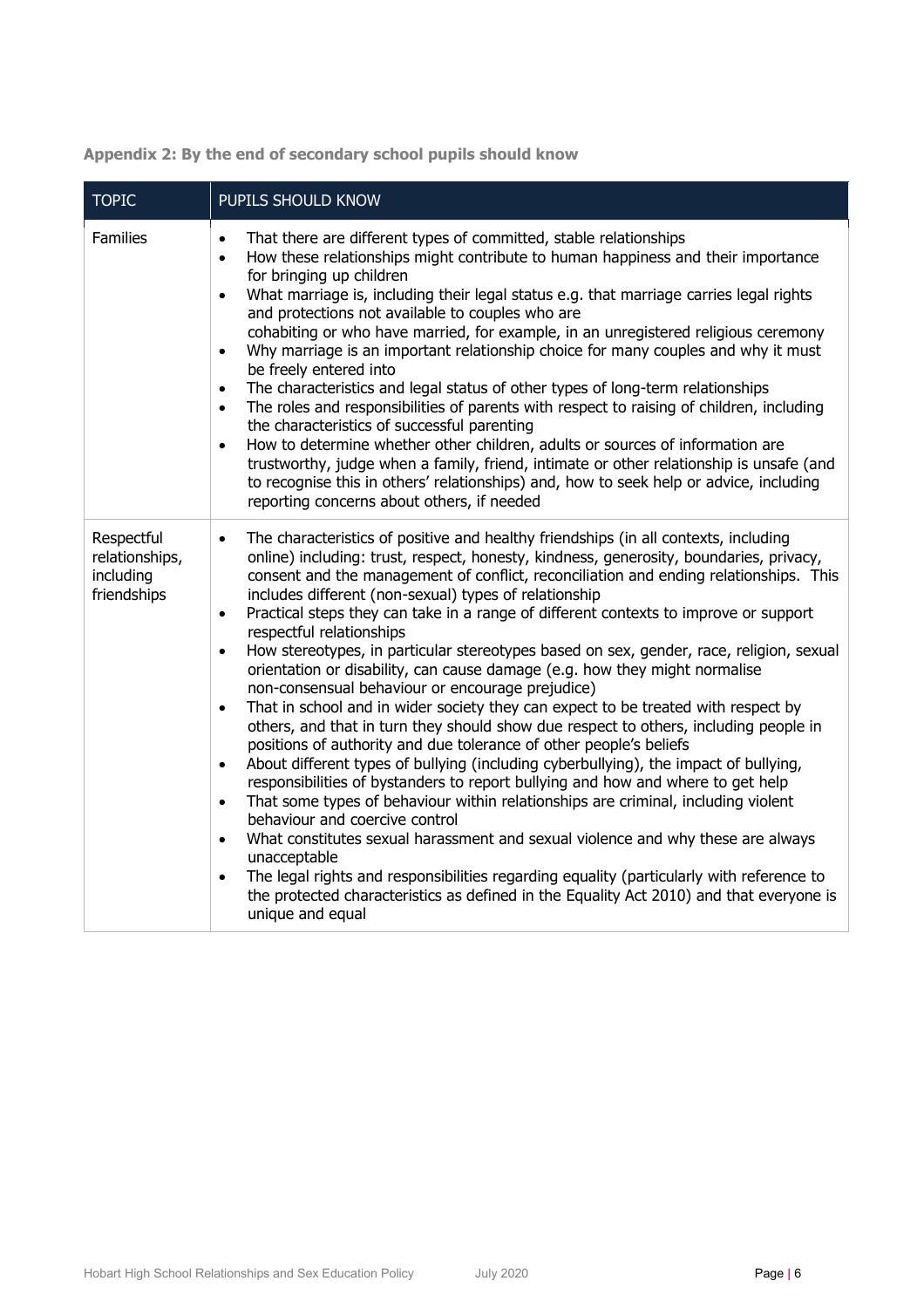| <b>TOPIC</b>                                                           | PUPILS SHOULD KNOW                                                                                                                                                                                                                                                                                                                                                                                                                                                                                                                                                                                                                                                                                                                                                                                                                                                                                                                                                                                                                                                                                                                                                                                                                                                                                                                                                                                                                                                                                                                                                                                                                                                                                                                                                                                                                                                                                          |
|------------------------------------------------------------------------|-------------------------------------------------------------------------------------------------------------------------------------------------------------------------------------------------------------------------------------------------------------------------------------------------------------------------------------------------------------------------------------------------------------------------------------------------------------------------------------------------------------------------------------------------------------------------------------------------------------------------------------------------------------------------------------------------------------------------------------------------------------------------------------------------------------------------------------------------------------------------------------------------------------------------------------------------------------------------------------------------------------------------------------------------------------------------------------------------------------------------------------------------------------------------------------------------------------------------------------------------------------------------------------------------------------------------------------------------------------------------------------------------------------------------------------------------------------------------------------------------------------------------------------------------------------------------------------------------------------------------------------------------------------------------------------------------------------------------------------------------------------------------------------------------------------------------------------------------------------------------------------------------------------|
| Online and<br>media                                                    | Their rights, responsibilities and opportunities online, including that the same<br>$\bullet$<br>expectations of behaviour apply in all contexts, including online<br>About online risks, including that any material someone provides to another has the<br>$\bullet$<br>potential to be shared online and the difficulty of removing potentially compromising<br>material placed online<br>Not to provide material to others that they would not want shared further and not to<br>$\bullet$<br>share personal material which is sent to them<br>What to do and where to get support to report material or manage issues online<br>$\bullet$<br>The impact of viewing harmful content<br>$\bullet$<br>That specifically sexually explicit material e.g. pornography presents a distorted<br>$\bullet$<br>picture of sexual behaviours, can damage the way people see themselves in relation<br>to others and negatively affect how they behave towards sexual partners<br>That sharing and viewing indecent images of children (including those created by<br>$\bullet$<br>children) is a criminal offence which carries severe penalties including jail<br>How information and data is generated, collected, shared and used online<br>$\bullet$                                                                                                                                                                                                                                                                                                                                                                                                                                                                                                                                                                                                                                                         |
| Being safe                                                             | The concepts of, and laws relating to, sexual consent, sexual exploitation, abuse,<br>$\bullet$<br>grooming, coercion, harassment, rape, domestic abuse, forced marriage, honour-<br>based violence and FGM, and how these can affect current and future relationships<br>How people can actively communicate and recognise consent from others, including<br>$\bullet$<br>sexual consent, and how and when consent can be withdrawn (in all contexts,<br>including online)                                                                                                                                                                                                                                                                                                                                                                                                                                                                                                                                                                                                                                                                                                                                                                                                                                                                                                                                                                                                                                                                                                                                                                                                                                                                                                                                                                                                                                 |
| Intimate and<br>sexual<br>relationships,<br>including sexual<br>health | How to recognise the characteristics and positive aspects of healthy one-to-one<br>$\bullet$<br>intimate relationships, which include mutual respect, consent, loyalty, trust, shared<br>interests and outlook, sex and friendship<br>That all aspects of health can be affected by choices they make in sex and<br>$\bullet$<br>relationships, positively or negatively, e.g. physical, emotional, mental, sexual and<br>reproductive health and wellbeing<br>The facts about reproductive health, including fertility and the potential impact of<br>$\bullet$<br>lifestyle on fertility for men and women<br>That there are a range of strategies for identifying and managing sexual pressure,<br>$\bullet$<br>including understanding peer pressure, resisting pressure and not pressurising others<br>That they have a choice to delay sex or to enjoy intimacy without sex<br>$\bullet$<br>The facts about the full range of contraceptive choices, efficacy and options available<br>The facts around pregnancy including miscarriage<br>$\bullet$<br>That there are choices in relation to pregnancy (with medically and legally accurate,<br>$\bullet$<br>impartial information on all options, including keeping the baby, adoption, abortion<br>and where to get further help)<br>How the different sexually transmitted infections (STIs), including HIV/AIDs, are<br>$\bullet$<br>transmitted, how risk can be reduced through safer sex (including through condom<br>use) and the importance of and facts about testing<br>About the prevalence of some STIs, the impact they can have on those who contract<br>$\bullet$<br>them and key facts about treatment<br>How the use of alcohol and drugs can lead to risky sexual behaviour<br>٠<br>How to get further advice, including how and where to access confidential sexual and<br>$\bullet$<br>reproductive health advice and treatment |